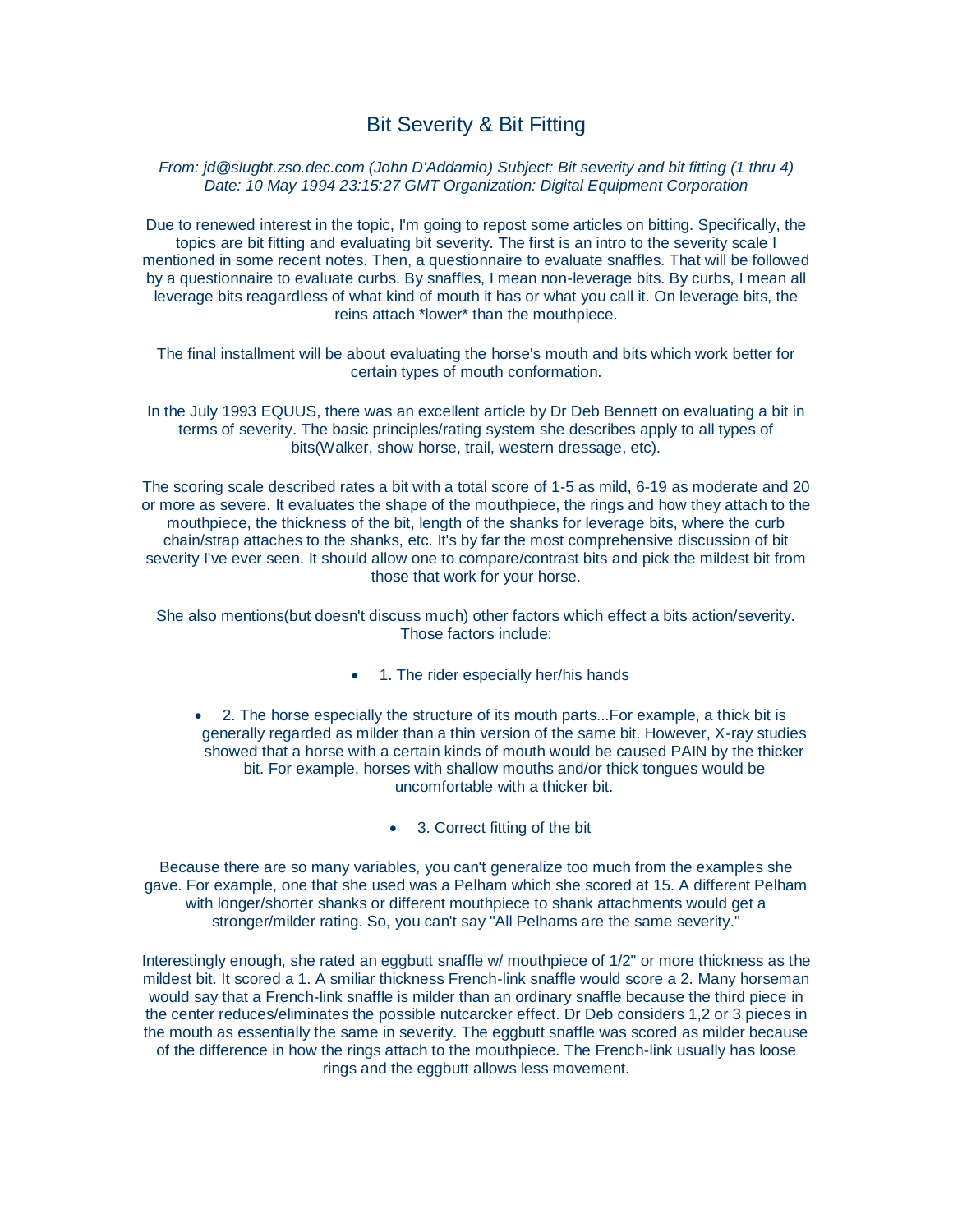The Western snaffle bit she used as an example got a 23 because of the broken mouth and the shank length. The walker bit with 7" shanks and a thin mouth w/ high port got a 29. The single twisted wire snaffle with a thin copper mouth: 15. Double twisted wire snaffle: 25...etc

I rated the bits in my dressage double bridle using her article. Even though I use a thickish loose ring bradoon(3/8"), it rated a 4. Still mild but near the high end of the range. The curb (2.5" shanks, wide low port, thick mouthpiece, solid attchment of shanks to mouthpiece) rated a 7. My wife uses a bradoon that is 1/2" and has an eggbutt attachment. It rates a 1.

To make a long story short, snaffles aren't always the mildest bit. Many of them are stronger than curbs(e.g. a twisted wire snaffle is stronger than my curb bit). Severity depends on LOTS of things.

#### **Rating snaffles for harshness**

A couple months ago, someone asked about the relative severity of a full-cheek, copper-mouthed french snaffle with a slow twist on each of the cannons. They were surprised at how much stronger the bit seemed compared to the way her horses responded to a regular eggbutt snaffle.

I told her about the EQUUS article and it's rating scheme. Here's the method so you can apply it yourself, if you need to.

The article is long and complicated because it considered both curbs and snaffles in the same rating scheme. For snaffle(i.e. non leverage) bits, it can be simplified. To decide whether to use the snaffle or curb rating questions, answer this question: "Do the reins attach below the level of the mouthpiece of the bit?" If the answer is "No", use the snaffle rating scheme. If the answer is "Yes," the bit has leverage and you should use the curb rating scheme.

Answer the questions and write down the point value indicated. After you have answered all the questions, use the following formula to rate the snaffle:

Answer =  $Q1 + Q2 + (Q3 \times Q4) + Q5 - Q6 - Q7 - Q8$ where  $Q1$  = value from question 1, etc. In case, your algebra is rusty... the  $(Q3 \times Q4)$  means "multiply the answer to question 3 by the answer to question 4 and \*then\* add the total to the other numbers.

Answers of 5 or less are mild; 6 to 19 moderate; 20 & up severe. At the end of the questions, I rated her bit as an example.

Question 1: How many pieces are there in the horse's mouth? A. 1 to 3 pieces 1 point B. More than 3 pieces 5 points

Question 2: What kind of texture or shape does the mouthpiece have? A. Sharp(e.g. triangular or edged) 10 points B. Prickly 10 points C. Rough(e.g. twisted wire or chain) 10 points D. Twisted metal 5 points E. Wrapped with smooth wire 3 points F. Smooth 1 point

Question 3: What is the ring shape? A. Round(i.e. rings are circles) 1 point B. Other shapes(e.g. egg, figure 8, D) 2 points

Question 4: How thick are the canons? A. 1/2" or more 1 point B. 3/8" but less than 1/2" 3 points C. Less than 3/8" 10 points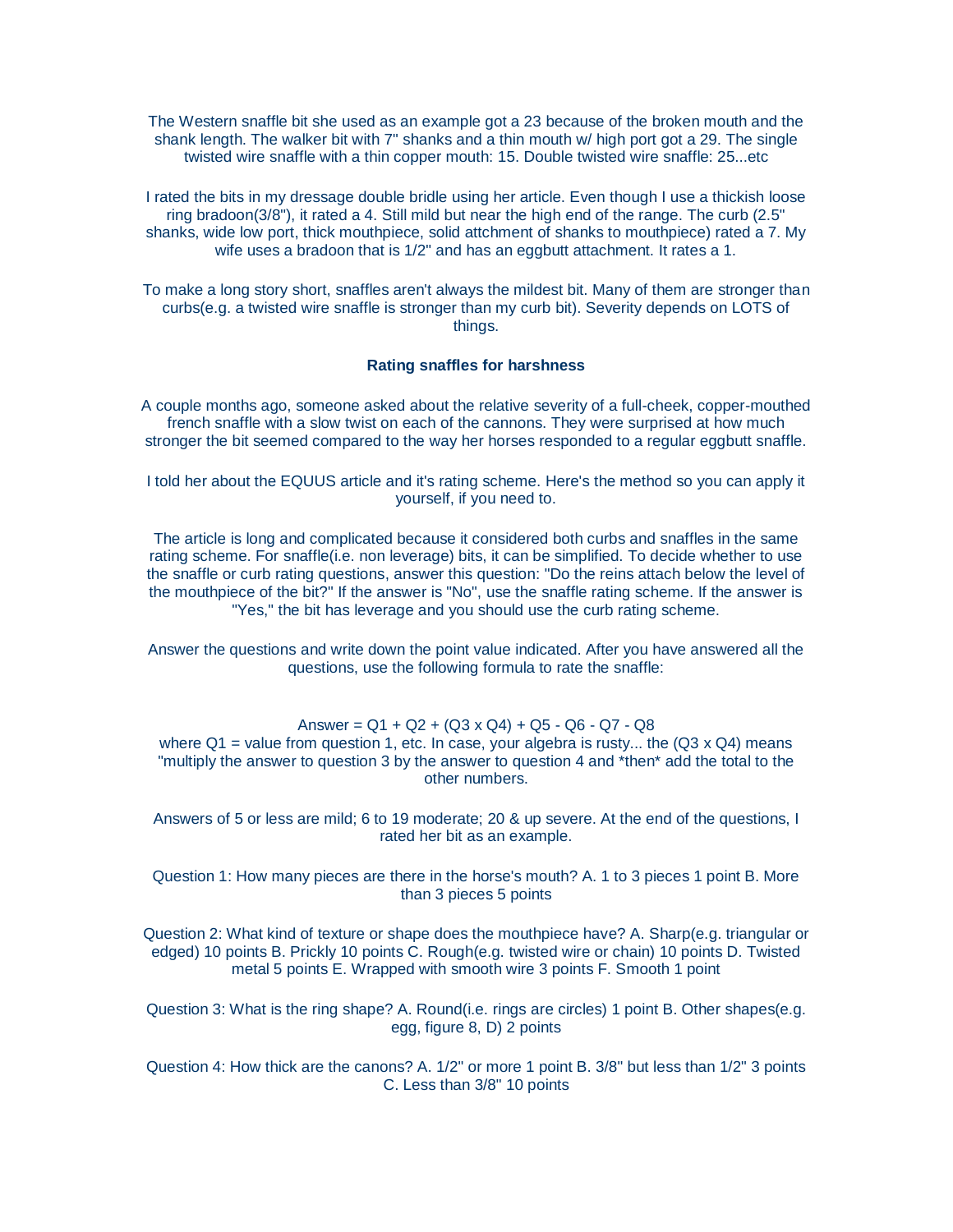Question 5: Is it a gag/elevator bit? A. Yes 8 points B. No 0 points

Question 6: How are the rings attached to the canons? A. Through holes in the canons(i.e. all loose ring snaffles except Fulmer aka Australian loose ring) 1 point B. All others including Fulmer 3 points

Question 7: Are there players, keys or a cricket on the bit? A. Yes 3 points B. No 0 points

Question 8: Is the mouthpiece copper, sweet iron, or a flavored material? A. Yes 3 points B. No 0 points

As an example, her full-cheek, copper-mouthed french snaffle with a slow twist on each of the 1/2" canons(the part in the mouth) and non-round rings would rate as follows:

Answer =  $1 + 5 + (2 \times 1) + 0 - 3 - 0 - 3 = 2$ 

That's pretty mild. An eggbutt snaffle with 1/2" canons and plain steel mouth rates a 1. Gee, would the eggbutt get a -2 if it were copper or flavored plastic? Note that even without the bonus for copper, the twisted bit would still come out as a 5; a slightly higher but still mild rating.

> A similar copper-mouthed bit with 3/8" canons rates: Answer =  $1 + 5 + (2 \times 3) + 0 - 3 - 0 - 3 = 6 (9$  for plain steel)

#### **Rating the severity of curb bits**

To complete the "How to rate your bit" theme, I'll summarize the curb rating formula from last year's EQUUS article. This scheme is based on that article but I've simplified things.

A curb is any leverage bit. It may have shanks (like most do) or get its leverage through some other means(e.g. the Kimberwicke gets leverage from a the combination of slots in the D-ring and square rings for the bridle cheek attachment). You can determine whether or not your bit is a leverage bit by answering this question:

Do the reins attach below the level of the mouthpiece of the bit?

If the answer to that is yes, then your bit has leverage.

The following formula can be used to rate curb bits:

### Answer = Q1 + Q2 + Q3 + Q4 + Q5 + (Q8 x (Q6 + Q7)) - Q9 - Q10 - Q11 - Q12

where  $Q1$  = value from question 1, etc. In case anyone has forgotten algebra or never took it,  $(Q8)$  $x (Q6 + Q7)$ ) means "Add the answers from questions 6 and 7. Then multiply that total by the answer from question 8."

Answers of 5 or less are mild; 6 to 19 moderate; 20 & up severe. This formula is more complicated than the one for snaffles because there are more parts of a curb that have an effect. Therefore, very few curbs are mild. Most will end up with a moderate or severe rating. There \*are\* mild curbs. For example, I looked at the questions and selected answers that would describe a curb which rated a mere 1 even though it had 4" shanks!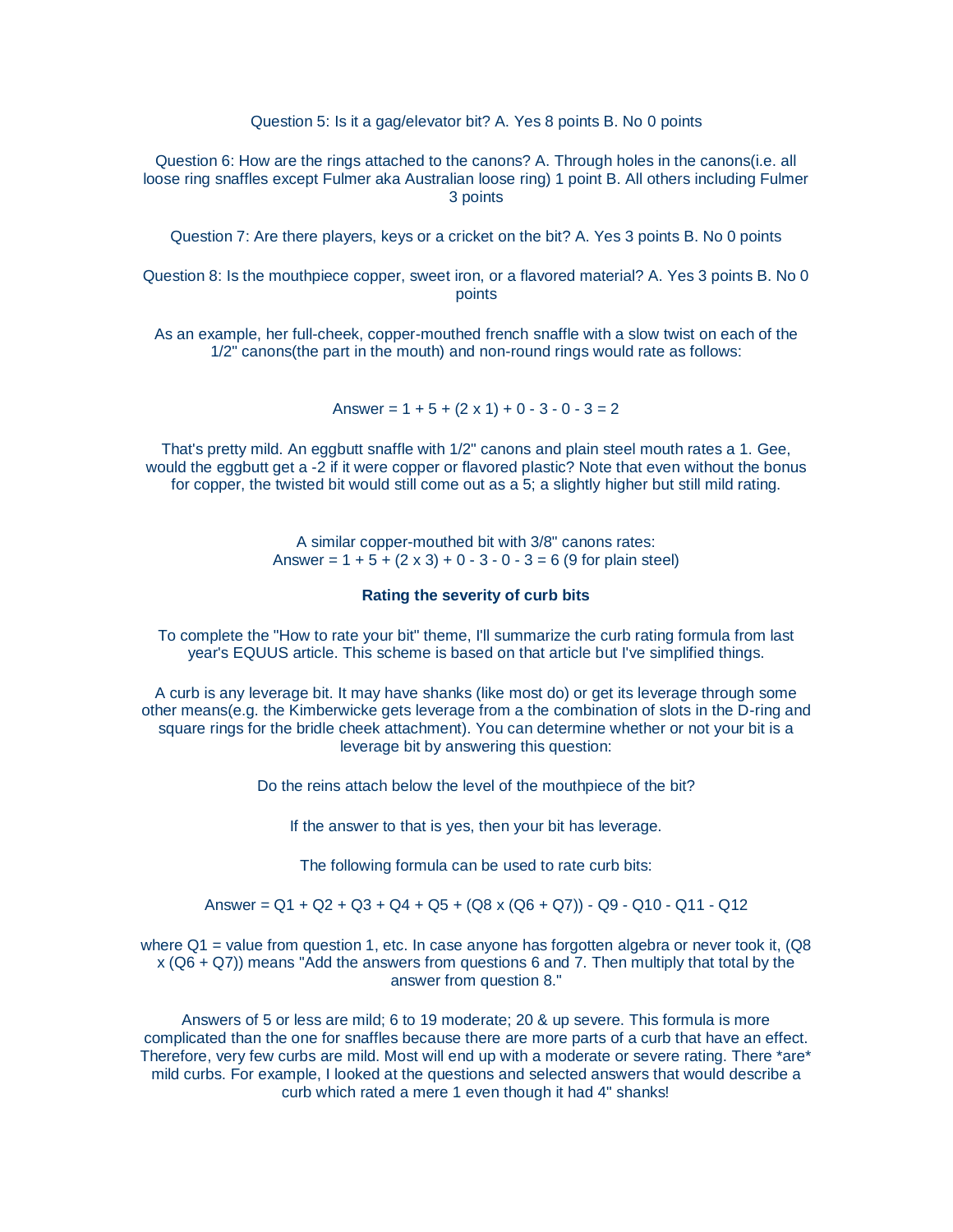# Question 1: How many pieces are there in the horse's mouth? A. 1 to 3 pieces 1 point B. More than 3 pieces 5 points

Question 2: What is the size, height and shape of the port? A. No port and a broken mouth(i.e. more than 1 piece in the mouth) Use 0 for Questions 2 and 3 and skip to Question 4 B. High port with steep narrow tongue relief and the port meets the cross piece squarely(i.e. in 90 degree right angle) 10 points C. High port with broad tongue relief. Joint between port and cross piece is rounded 5 points D. Medium or low port with broad tongue relief. Joint between port and cross piece is rounded 1 point E. No port. Unbroken arched mouth 2 points F. No port. Straight unbroken mouth 3 points

Question 3: How is the port angled with respect to the shanks? A. Port slopes back more than the shanks 1 point B. Port is parallel to the shanks 1 point C. Port slopes forward more than the shanks 10 points

Question 4: How does the mouthpiece slope side to side? A. Broken mouth like a common snaffle \*WITH\* a solid bar connecting the shanks 1 point B. Broken mouth like a common snaffle \*WITHOUT\* a solid bar connecting the shanks 10 points C. Solid mouth which is perpendicular to shanks 1 point D. Solid mouth which slopes down to the shanks 10 points

Question 5: How are the shanks bent? A. They aren't bent. 3 points B. Backwards towards the horses chest 1 point C. Forward 5 points

Question 6: How long are the shanks? (For bits like Kimberwickes which don't actually have shanks, measure between the mouthpiece and where the reins attach.) A. 1" or less 1 point B. Over 1" up to 3" 2 points C. Over 3" up to 4" 4 points D. More than 4" 7 points

Question 7: What kind of texture or shape does the mouthpiece have? A. Sharp(e.g. triangular or edged) 10 points B. Prickly 10 points C. Rough(e.g. twisted wire or chain) 10 points D. Twisted metal 5 points E. Wrapped with smooth wire 3 points F. Smooth 1 point

Question 8: How thick are the canons? A. 1/2" or more 2 point B. 3/8" but less than 1/2" 3 points C. Less than 3/8" 4 points

Question 9: Where does the curb chain/strap attach? A. To the same ring as the bridle cheeks 0 points B. Separate ring below the ring for the cheeks 2 points C. Separate ring behind the ring for the cheeks 5 points

Question 10: How are the shanks attached to the canons? A. Through holes in the canons(i.e. like most Pelhams 1 point B. All others including welded solid 3 points

Question 11: Are there players, keys or a cricket on the bit? A. Yes 3 points B. No 0 points

Question 12: Is the mouthpiece copper, sweet iron, or a flavored material? A. Yes 3 points B. No 0 points

# **Fitting the bit to the horse's mouth**

I mentioned earlier that the fit of a bit was important but that Dr Deb didn't address correct fitting in her 1993 article on bit severity. In a side bar to her Apr 1992(EQQUS 174) article on bits, Dr Deb did discuss fitting.